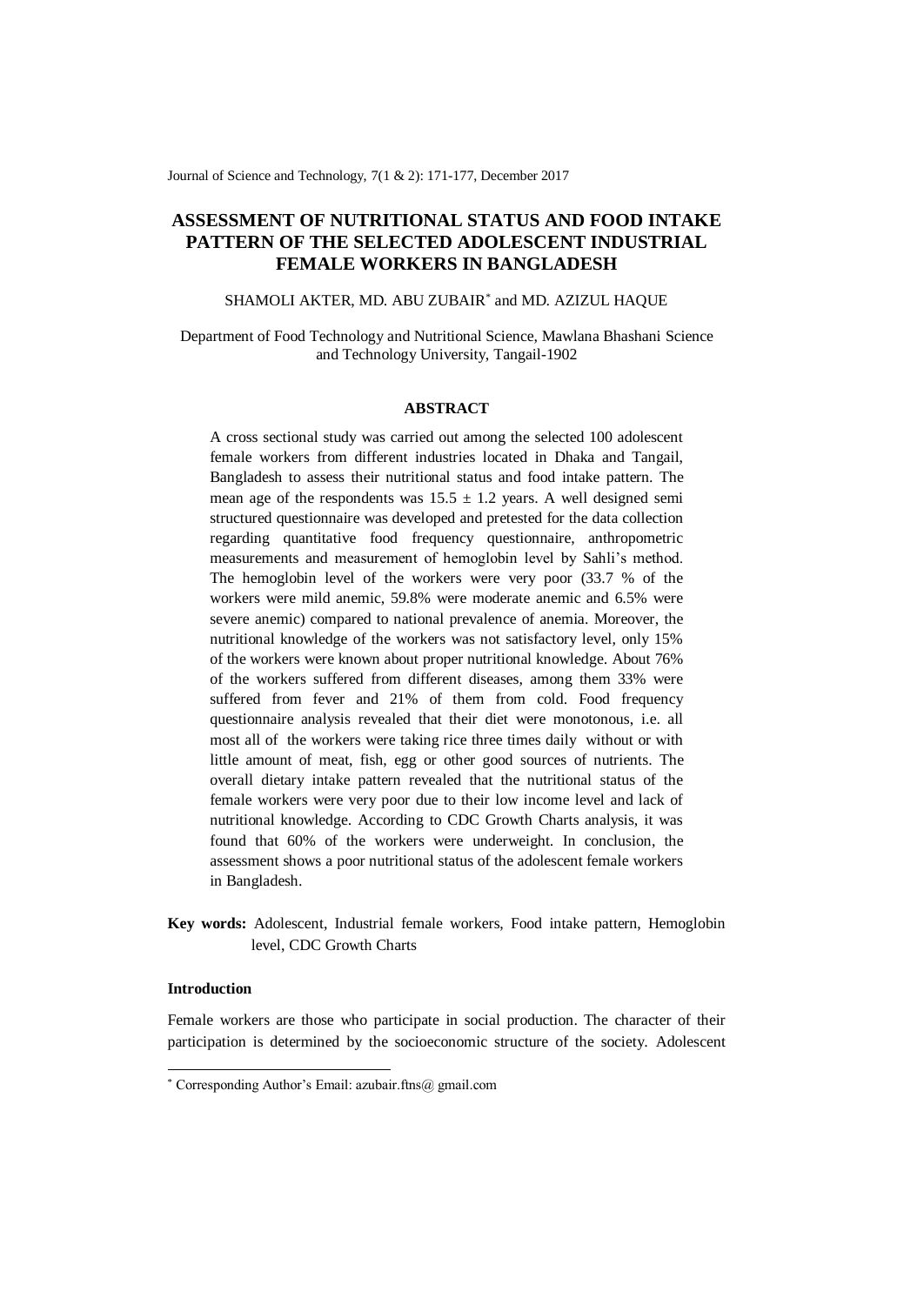female worker (from [Latin:](http://en.wikipedia.org/wiki/Latin_language) *adolescere* meaning "to grow up") is a transitional stage of [physical](http://en.wikipedia.org/wiki/Physical) and [psychological](http://en.wikipedia.org/wiki/Psychological) [human development](http://en.wikipedia.org/wiki/Human_development_%28biology%29) generally occurring during the period from [puberty](http://en.wikipedia.org/wiki/Puberty) to legal [adulthood](http://en.wikipedia.org/wiki/Adult) [\(age of majority\)](http://en.wikipedia.org/wiki/Age_of_majority) (Larson & Wilson, 2004)

The term youth encompasses ages 10 to 24 years, while the adolescents as defined by WHO (1986) includes persons aged 10-19. Adolescence is an important stage of physical growth and development in the lifespan.

Unique changes that occur in an individual during this period are accompanied by progressive achievement of biological maturity. Growth occurs in skeleton, in the muscle, and in almost every system and organ of the body in adolescence except the brain and the head (Gong, 1994). During adolescence, more than 20% total growth in stature and up to 45% of adult bone mass is achieved, and weight gained during the period contributes about 50% to adult weight (Ahmed *et al.,* 1998*).*

Bangladeshi female contribute substantially to their households and to the country's economy. The majority of female workers in Bangladeshi garments are primarily involved in the informal sector of the economy. Within the formal sector, a large number of female work in export-oriented industries (e.g., garments), the source of 70 percent of Bangladesh's foreign exchange. A significant number of women also work as teachers, lawyers, journalists, government employees, and for nongovernment organizations (NGOs). Their activities, in turn, contribute to the transformation of traditional values and gender roles of Bangladeshi female. RMG sector has been playing an important role in enhancing Bangladesh economy. The sector draws global attention for its quality production and huge employment female workers. From decades after decades we have seen the dependence on Garment industry growing in Bangladesh. In 1983, there were about 50 garment factories in the country. By 2004, this number had jumped to 4,000.in the Year 2009, almost there are 4500 garment factory. Currently, this sector employs approximately 2.2 million workers, of whom almost 80% are women. (Statistical Year Book of Bangladesh, 2008 edition) It is fair to say that this sector has created enormous economic opportunities for the country's female, who until the late 1970's were almost non-existent in the labor force (Tanner, 1992; Story, 2000)

## **Materials and Methods**

*Subject Selection:* The study group comprised 100 adolescent female workers, aged 12- 19 years, working in three readymade garment factories and two food industries spread over the Dhaka and Tangail. The factories were selected purposively.

*Study type:* A cross sectional study was carried out among 100 adolescence female worker. The dietary pattern, nutritional status, and hemoglobin level were determined.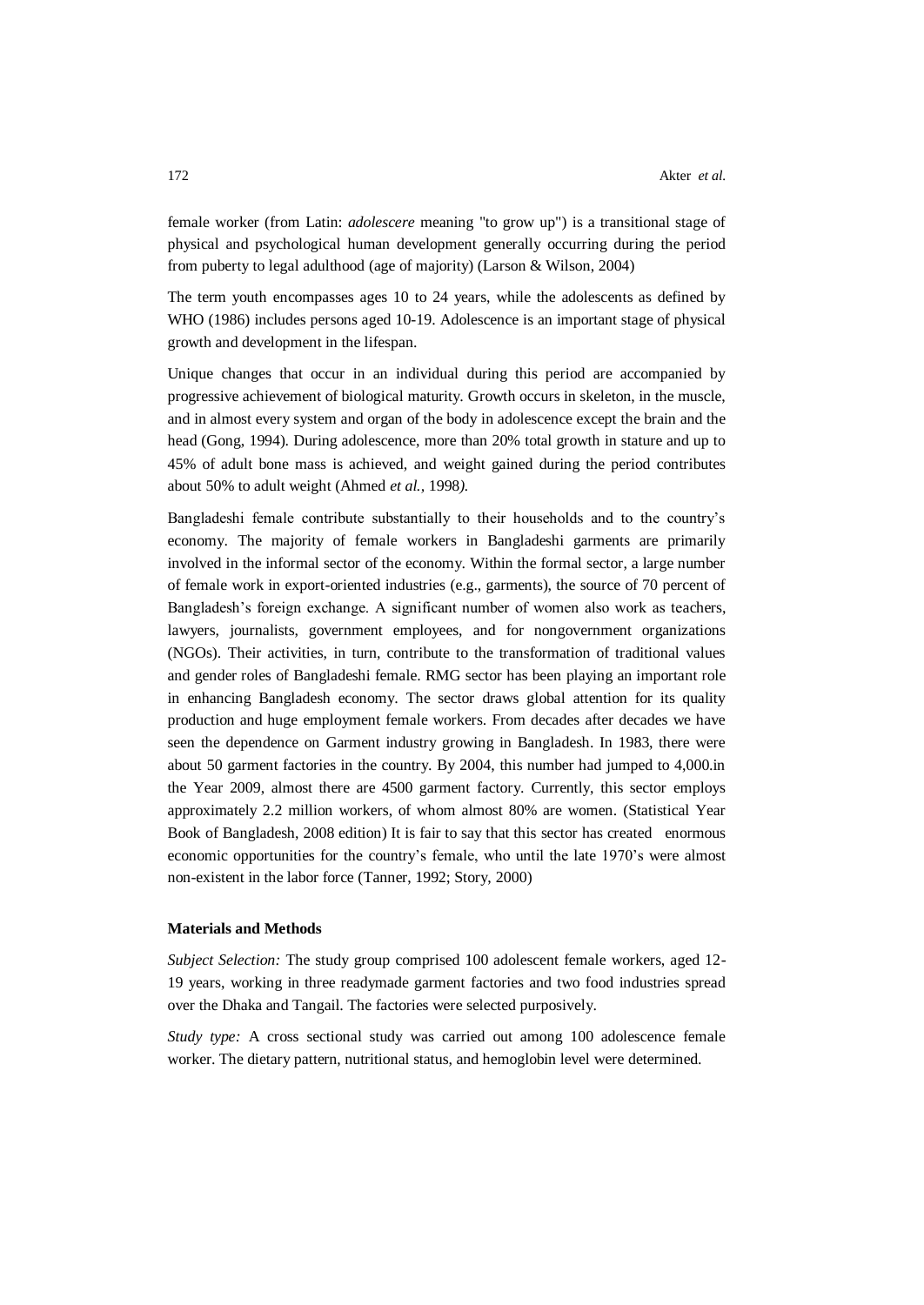#### **Anthropometric assessment**

*Weight:* Weight machine was used to measured body weight. The weight was recorded bare footed and the scale was calibrated to zero marking every time before use. The weight was recorded in kilogram.

*Height:* Height of the study population were measure in standing position with hanging by the side and bare footed, relaxed way, the vertebral column touching the scale. Height was measured to the nearest 0.1 cm.

*BMI Percentile:* For children and teens, the BMI number is plotted on the CDC BMI-forage growth charts (for either girls or boys) to obtain a percentile ranking. Percentiles are the most commonly used indicator to assess the size and growth patterns of individual children in the United States. Percentiles are used for children and teens because the amount of body fat differs between boys and girls and body fat also changes with age

*Dietary information:* It was measured by Food Frequency Questionnaire. Information about provision of food, consumption was obtained.

*Data Analysis:* The data set were first checked, cleaned and entered into the computer from the numerical codes on the form. The data was edited if there is any discrepancy and then cleaned it. The frequency distributions of the entire variables were checked by using SPSS. 14 windows program. For tabular, charts and graphical representation Microsoft word and Microsoft excel were used.

#### **Result and Discussion**

According to this table, 58% of the respondents were in the age group of 16-18 yrs, whereas only 2% of the respondents were in the age group of 10-13years.The residential backgrounds of the respondents were88% coming from rural and 12% were from urban background. From this table we found that 39% 0f the families had 4-5 members, 24% of the families had 6-7 members, whereas only 19% of the families had below 3 members. From the table found that 64% of the families earning member were only 2, 13% were the 1 member, 22% were 3 members and only 1% were 4 members.

| Age range<br>(Yrs) | No. of<br>workers | No. of<br>family<br>member | No. of<br>workers | No. of<br>earning<br>Member | No. of<br>workers | Residential<br>Background | No. of<br>workers |
|--------------------|-------------------|----------------------------|-------------------|-----------------------------|-------------------|---------------------------|-------------------|
| $10 - 11$          |                   | $2 - 3$                    | 19                |                             | 13                | Rural                     | 88                |
| $12 - 13$          |                   | $4 - 5$                    | 39                | 2                           | 64                | Urban                     | 12                |
| 14-15              | 32                | $6 - 7$                    | 24                | 3                           | 22                |                           |                   |
| $16-17$            |                   | >8                         | 18                | 4                           |                   |                           |                   |
|                    |                   |                            |                   |                             |                   |                           |                   |

|  |  |  |  |  | Table 1. Socio demographic information of the respondents |  |  |  |
|--|--|--|--|--|-----------------------------------------------------------|--|--|--|
|--|--|--|--|--|-----------------------------------------------------------|--|--|--|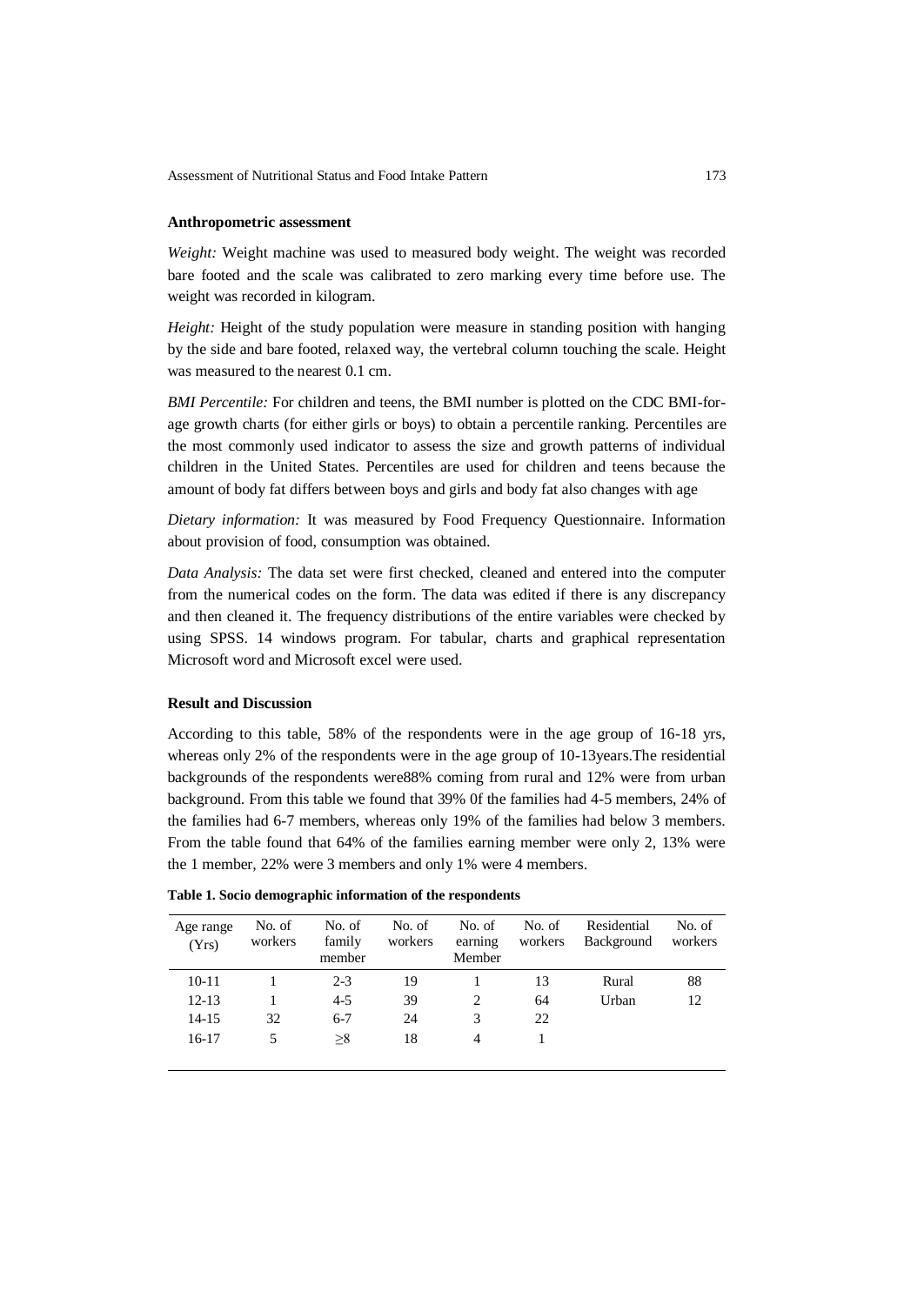| Features                        | No. of workers | Percent |  |
|---------------------------------|----------------|---------|--|
| Working period in a day(hrs)    |                |         |  |
| 8                               | 16             | 16.0    |  |
| 12                              | 58             | 58.0    |  |
| 10                              | 26             | 26.0    |  |
| Salary structure of the workers |                |         |  |
| 3000-3500                       | 49             | 49.0    |  |
| 3600-4000                       | 24             | 24.0    |  |
| 4100-4500                       | 27             | 27.0    |  |

**Table 2. Professional information among the Studied Workers**

Data presented in Table-2 showed that 58% workers were worked for 12 hours, 26% worked for 10hour in a day, and 16% o worked for 8 hour. Table-2 also showed the worker's economic status that 49% of the worker get salary within 3000-3500Tk, 24% of the worker get salary within 3600-4000Tk, 27% within 4100-4500Tk.

|  |  | Table 3. Nutritional knowledge among the workers |  |  |  |  |
|--|--|--------------------------------------------------|--|--|--|--|
|--|--|--------------------------------------------------|--|--|--|--|

|                         | Knowledge      | No. of the     | Percentage $(\%)$ |
|-------------------------|----------------|----------------|-------------------|
|                         |                | respondent     |                   |
| About                   | know           | 21             | 21.0              |
| Vit-A deficiency        | Partially know | 9              | 9.0               |
|                         | Don't know     | 70             | 70.0              |
| About iodine deficiency | Know           | $\overline{4}$ | 4.0               |
|                         | Partially know | 7              | 7.0               |
|                         | Don't know     | 89             | 89.0              |
| About iron deficiency   | Know           | $\mathcal{F}$  | 3.0               |
|                         | Partially know | 2              | 2.0               |
|                         | Don't Know     | 95             | 95.0              |

Table-3 showed the respondent's knowledge about different micro nutrient deficiency. 70% of the workers don't know about vitamin-A deficiency and their dietary requirement. 89% workers have no idea about iodin deficiency disorder and 95% are lacking of good idea about Iron deficiency anemia, which is the most prevalence in the developing countries in the world.

**Table 4. Assessment of nutritional status (BMI-for-age status categories) among the adolescent workers**

| Weight status<br>category | Percentile<br>range                                           | No. of the<br>respondents | Percentage<br>(96) |
|---------------------------|---------------------------------------------------------------|---------------------------|--------------------|
| Underweight               | Less than the $5th$ percentile                                | 60                        | 60.0               |
| Healthy weight            | $5th$ percentile to less than the $85th$ percentile           | 40                        | 40.0               |
| Overweight                | 85 <sup>th</sup> to less than the 95 <sup>th</sup> percentile |                           |                    |
| Obese                     | Equal to or greater than the $95th$ percentile                |                           |                    |
| Total                     |                                                               | 100                       | 100                |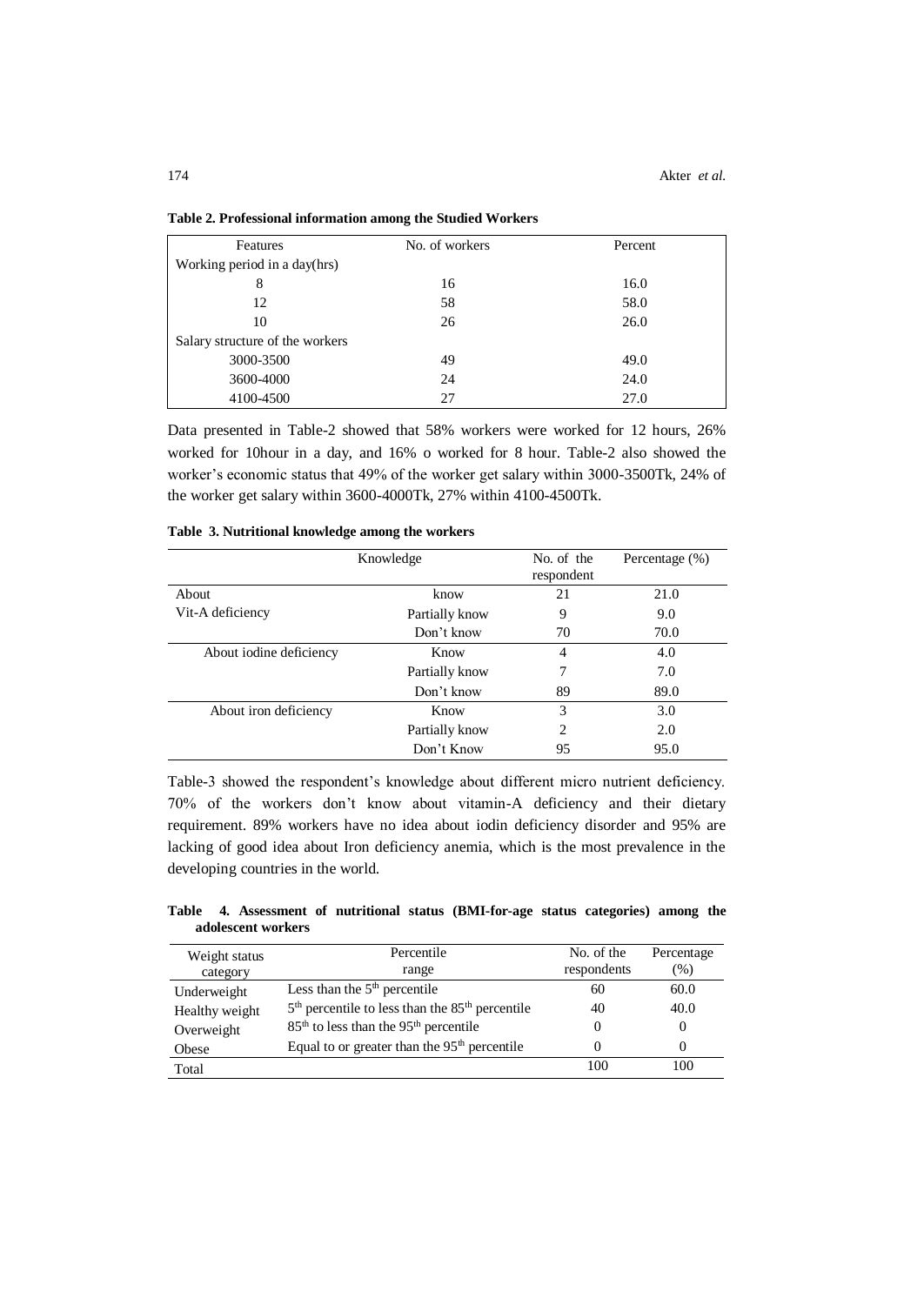Table-4 showed the BMI-for-age weight status categories of the workers. According to this study analysis 60% of the workers were underweight and 40% of the workers were healthy weight. In this study we found that there were no overweight and obese workers in any industry.

| Condition       | Cut off value of<br>Hemoglobin $(g/dl)$ | No. of the respondents | Percent $(\% )$ |
|-----------------|-----------------------------------------|------------------------|-----------------|
| Severe anemia   | 27.0                                    | 6                      | 6.0             |
| Moderate anemia | $7.0 - 9.0$                             | 55                     | 55.0            |
| Mild anemia     | $9.0 - 12.0$                            | 31                     | 31.0            |
| Normal          | 12.0-16.0                               | 8                      | 8.0             |
| Total           |                                         | 100                    | 100.0           |

**Table 5. Status of Anemia among respondents**

Table-5 showed the anemic condition of the worker. According to this study analysis 6% were severe anemic, 55% were moderate anemic, 31% were mild anemic and only 8% were in normal hemoglobin level.

| Salary                     | Total | Nutritional status |       |                |       |
|----------------------------|-------|--------------------|-------|----------------|-------|
| <b>Structure</b><br>(Taka) |       | Underweight        |       | Healthy weight |       |
|                            |       | No. of workers     | (% )  | No. of workers | (%)   |
| 3000-3500                  | 49    | 25                 | 51.02 | 24             | 48.98 |
| 3600-4000                  | 24    | 16                 | 66.67 | 8              | 33.33 |
| 4100-4500                  | 27    | 19                 | 70.37 | 8              | 29.63 |
| Total                      | 100   | 60                 | 60    | 40             | 40    |

**Table 6. Relationship between economic status and nutritional status** 

Table-6 showed the relationship of the worker's nutritional status with their salary structure. According to these study analysis 49 workers monthly salary was 3000-3500Tk among which 51.02% of the workers were underweight, 48.98% of the workers were healthy weight. Monthly income of3600-4000Tkwas among 24 worker, of which 66.67% of the workers were underweight, 33.33% of the workers were healthy weight.27worker's monthly income was 4100-4500 Takas; among which 70.37% of the workers were underweight, 29.63% workers were healthy weight.Although the underweight rate was increasing with the higher income, we had observed the number of family member was more among the higher income groups.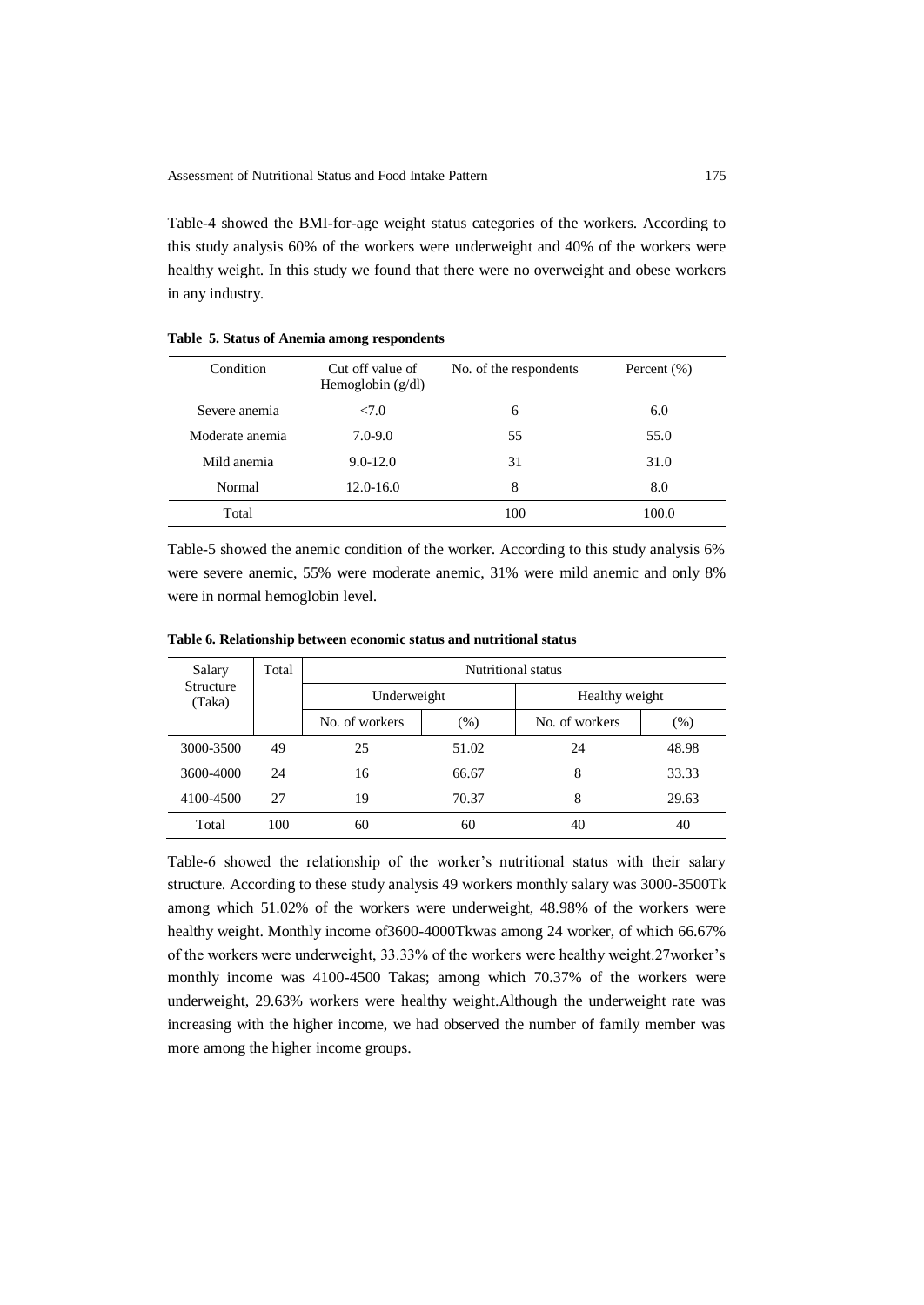| Food item              | Daily $(\%)$             | $3-4$ days<br>per week   | 4-6 days per<br>week | Once per<br>month        |
|------------------------|--------------------------|--------------------------|----------------------|--------------------------|
| Rice                   | 100                      |                          |                      | $\overline{\phantom{a}}$ |
| Fish                   | -                        | 20                       | 60                   | 20                       |
| Meat                   | $\overline{\phantom{0}}$ |                          | 20                   | 80                       |
| Potato, pulses         | 20                       |                          | 80                   | $\overline{\phantom{a}}$ |
| Vegetables             | 20                       |                          | 80                   |                          |
| Milk and milk products | $\overline{\phantom{a}}$ | $\overline{\phantom{0}}$ | $\qquad \qquad$      | 100                      |

**Table 7. Dietary intake pattern of the workers**

Table-7 showed the dietary intake pattern of the workers were assessed by food frequency questionnaire. 100% of the workers were taken rice along with their daily meal. 60% of the workers were taken fish in 4-6 days in a week, 80% of the workers were taken potato, pulses in 4-6 days per week along with their meal. 100% workers taken meat, milk or milk based food item once per month or less along with their meal. 20% workers were taken vegetables daily, while 80%of them taken 4-6 days along with their per week meal.



**Fig. 1.** Types of diseases occurred among the Respondents

The Figure above showed the type of disease occurred of the workers within 15 days. We found that 13% of the workers suffered from diarrhea, 5% were suffered from dysentery, 33% suffered from fever, 21% suffered from cold, and 4% from others diseases.

#### **Conclusion**

A cross sectional study was carries out to assess the nutritional status and dietary intake pattern of adolescent female workers in selected area. The CDC BMI-for-age growth chart was applied to know the nutritional status of the workers. According to this study 60% of the workers were underweight and 40% of the workers were healthy weight. Anemia was very prevalent among them. 92% of the workers were anemic condition. Nutritional knowledge of the workers was very poor.